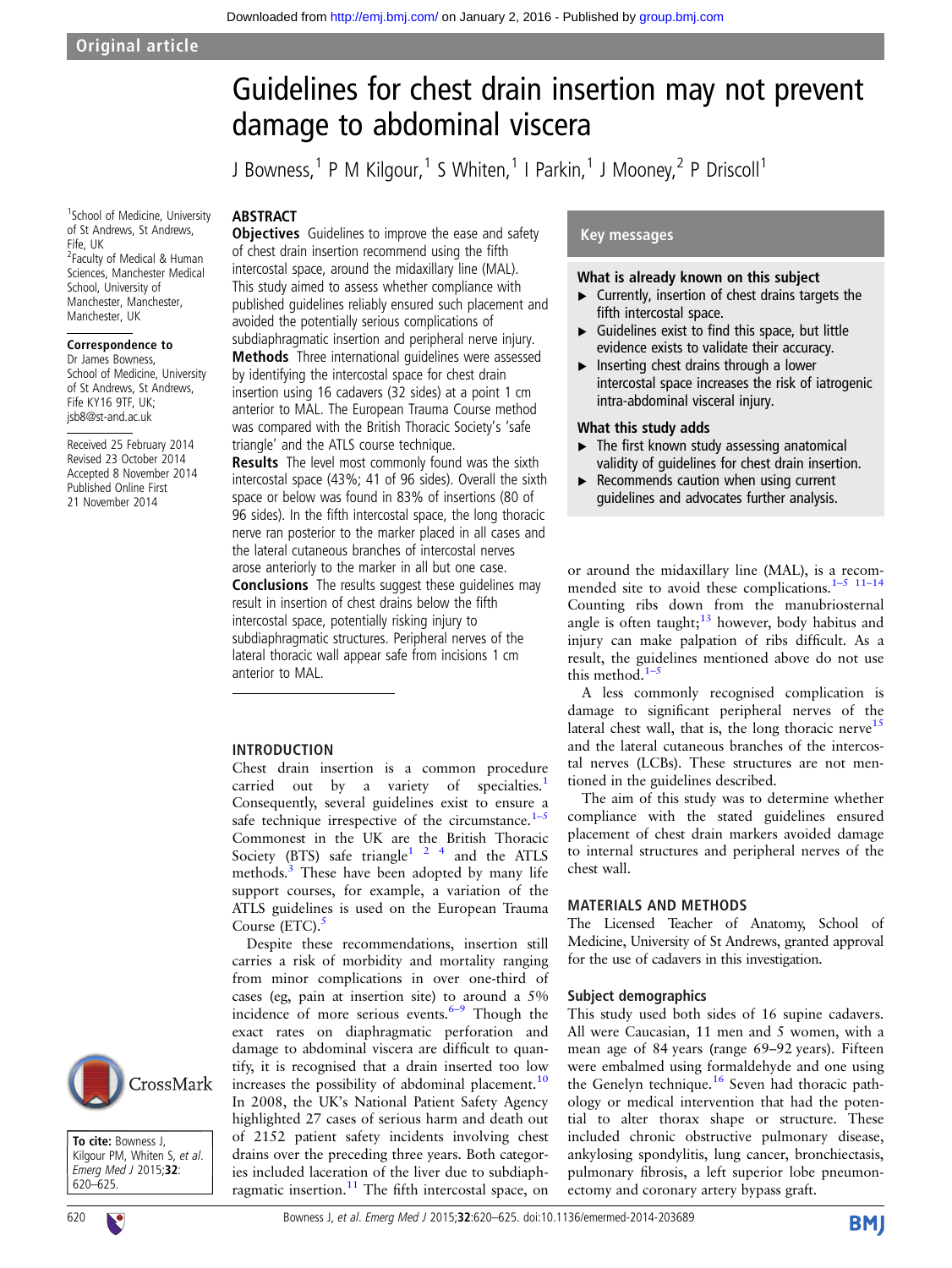#### Guidelines

To find the fifth intercostal space, ETC candidates are taught to insert the chest drain one hand's width (ie, the distance across the second to fifth metacarpophalangeal joints) below the anterior axillary fold, $5$  just anterior to MAL (figure 1). The second metacarpophalangeal joint is placed under the anterior axillary fold, palm in contact with the lateral chest wall, taking care not to apply undue force to the soft tissues that would distort the axillary floor's relationship to the underlying ribs. The patient's right hand is used for their left hemithorax and vice versa. In cases where the patient's upper limb cannot be used, candidates estimate the correct level by using their own hand after comparing it with the patient's hand. This technique therefore relies on the clinician's accuracy of estimation. Both estimated and measured methods were assessed in this study.

The BTS guideline (fi[gure 2\)](#page-2-0) advocates insertion superior to the horizontal level of the fifth intercostal space, through a 'safe triangle<sup>,1 2 4</sup> with the following boundaries:

- $\triangleright$  an apex below the axilla/the base of the axilla superiorly
- ▸ the lateral border of pectoralis major
- ▸ the anterior border of latissimus dorsi
- ▸ a base line superior to the horizontal level of the nipple (the line of the fifth intercostal space).

The patient's upper limb is abducted, with the hand placed behind the head. With limited mobility of cadaveric limbs this was not possible, so the upper limb was abducted to 45°.

The ATLS course manual states the fifth intercostal space is 'usually at the level of the nipple'.<sup>[3](#page-4-0)</sup> It also recommends inserting the drain just anterior to MAL.

## Placement of markers

Markers were placed and assessed by two medical practitioners with experience of inserting chest drains, overseen by a former consultant in emergency medicine. The anatomical accuracy was overseen by a senior lecturer in anatomy with over 30 years of experience.

The anterior axillary line was marked on the cadaver as a vertical line, dropped inferiorly from the most prominent part of the anterior axillary fold. The posterior axillary line was marked in a similar fashion. MAL was then identified midway between these lines (figure 1).

Both estimated and measured ETC hand width measurements were taken from the anterior axillary fold and the skin was marked. Given the lack of specificity of the guidelines regarding position 'just in front of MAL', a point 1 cm anterior to MAL was chosen.

The BTS and ATLS guidelines were considered together because both use the nipple as a marker for the fifth intercostal space. A line was drawn horizontally, from the superior border of the nipple to a point 1 cm anterior to MAL (figure 1). Due to the embalming process, the soft tissues of the cadavers were relatively immobile, therefore the nipple position taken was that found in both male and female cadavers as they lay in the supine position.

At each defined point, a 0.5 cm incision was made in the skin and a channel drilled perpendicular to the surface. Markers (representing these guidelines) were then inserted to ensure the surface position was fixed in relation to underlying structures during subsequent dissection.



Figure 1 The European Trauma Course (ETC) hand width technique and data collection. (The anterior and posterior hashed vertical (anatomically) lines represent the anterior and posterior axillary lines, respectively, with the midaxillary line between them. The horizontal (anatomically) hashed line represented the level of the nipple. The hand and dot represent an example of the measured and estimated ETC hand width method.)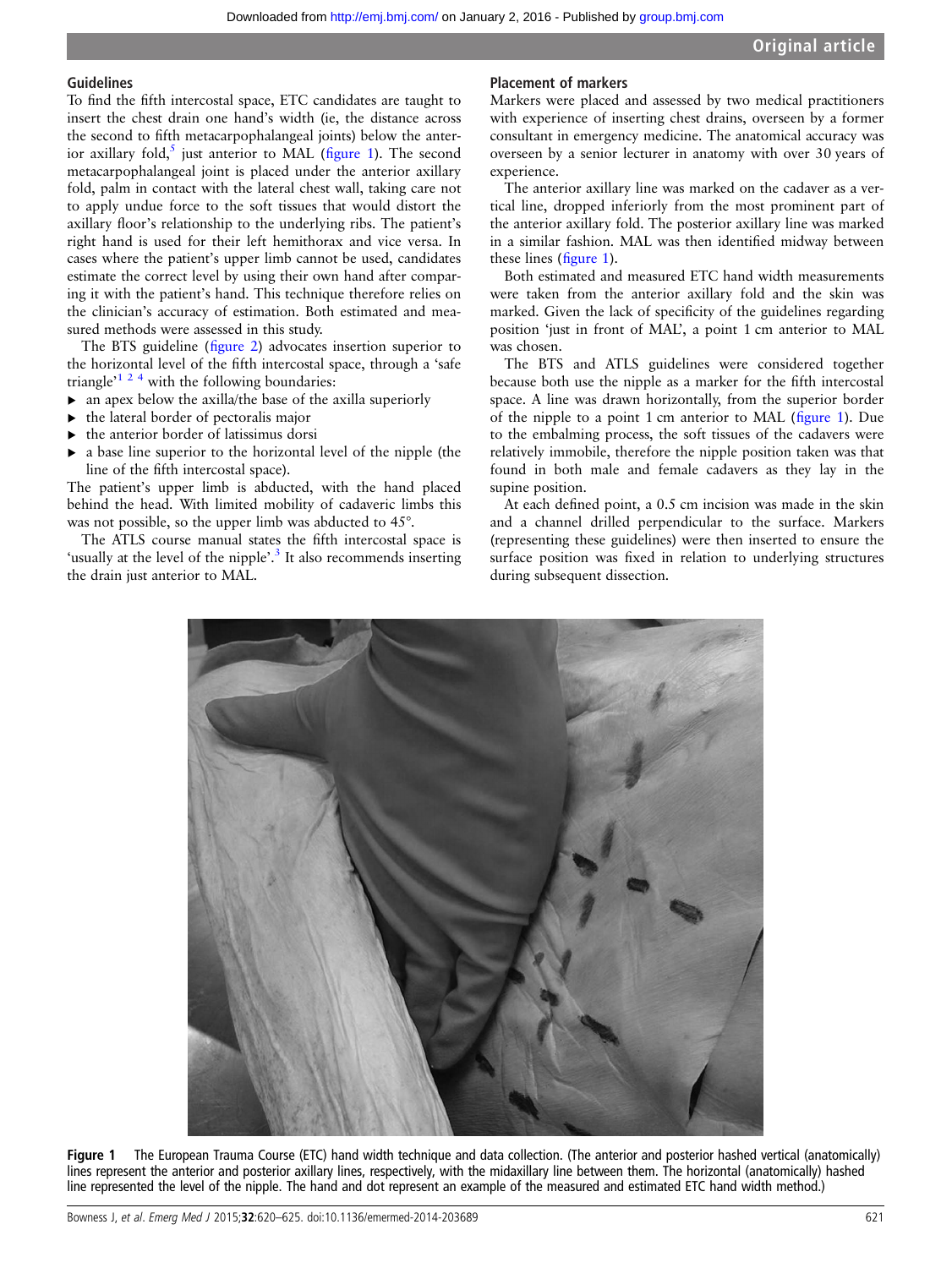<span id="page-2-0"></span>

Figure 2 The British Thoracic Society safe triangle.<sup>[4](#page-4-0)</sup>

## Identification of intercostal spaces

The location of each marker was subsequently determined by dissection of the chest wall. Ribs 1–6 were removed from the anterior end to the anterior axillary line to enable access to the ribs and intercostal spaces without damaging the area of study.

The fifth intercostal space was identified by counting down, on the internal surface, from the first rib. The space through which the marker passed was then determined and verified by a second investigator who was blind to the initial verdict. In cases of disagreement, both original investigators recounted alongside a third investigator in order to ensure accuracy of reassessment.

If a marker was placed through a rib, the intercostal space above was recorded. This is consistent with clinical practice to ensure instrumentation is in the lower part of the space and avoids the main intercostal neurovascular bundle running in the subcostal groove[.4](#page-4-0) [12 13 17 18](#page-5-0)

## Identification of the long thoracic nerve and the lateral cutaneous branches of the intercostal nerves

After the skin of the chest wall was removed, both long thoracic nerve and LCBs were identified on the lateral thoracic wall and their positions judged relative to MAL at the level of the fifth intercostal space. The actions were again verified by a second investigator. As before, in cases of disagreement both investigators reassessed in the presence of a third investigator.

## Outcome measures

The primary outcome assessed in this cadaveric study was whether compliance with the ETC measured guideline, ETC estimated guideline or the ATLS method/BTS safe triangle (level of the nipple) successfully ensure insertion at, or above, the fifth intercostal space. This was defined as insertion through the third, fourth or fifth intercostal spaces as these space are above the diaphragm and not known to compromise other anatomical structures.

The secondary outcome assessed was whether placement of a chest drain marker at 1 cm anterior to MAL, as recommended by the ETC guideline and ATLS method, avoids the nerves of the lateral thoracic wall that lie more anteriorly or posteriorly in the BTS safe triangle.

## Data handling

The cadaveric data were collected in an electronic format (Microsoft Excel spreadsheet) for analysis.

A pragmatic approach of descriptive analysis of the data, rather than a statistical analysis, has been used in comparing a relatively small study population. The subgroups described above are compared with each other and the potential impact of the results discussed.

## RESULTS

## Summary of results

The most common intercostal space found by all methods was the sixth (41 of 96 sides, 43%) with a range varying from the third to eighth spaces. The fifth intercostal space or above was found in 16 of 96 sides (17%; table 1).

## European trauma course

## ETC estimated hand width

The most common insertion level was the sixth intercostal space (14 of 32 sides, 44%), with a range from the fourth to seventh. In total, 9 of the 32 markers (28%) located the fifth intercostal space, or above.

## ETC measured hand width

The most common insertion level was the seventh intercostal space (15 of 32 sides, 47%) with a range from the fifth to eighth. Only 3 of 32 markers (9%) found the fifth intercostal space, or above.

## Right versus left and men versus women

The fifth intercostal space or above was found in 5 of 32 sides (16%) on the right using the ETC methods compared with 7 of 32 sides (22%) on the left. In male cadavers, the fifth intercostal space or above was found in 6 of 44 sides (14%) compared with 6 of 20 sides (30%) in women.

## BTS safe triangle inferior boundary and ATLS

The sixth intercostal space was most commonly found using the level of the superior border of the nipple (15 of 32 sides, 47%), with a range from the third to the eighth. The fifth intercostal space, or above, was only found in 4 of 32 sides (13%).

The fifth intercostal space, or above, was found in 1 of 16 sides (6%) on the right compared with 3 of 16 sides (19%, difference to right due to rounding) on the left. In male cadavers, the fifth intercostal space or above was found in 2 of 22 sides (9%) compared with 2 of 10 sides (20%) in women.

| Table 1   | Intercostal spaces (ICS) identified using the European            |
|-----------|-------------------------------------------------------------------|
|           | Trauma Course (ETC) hand width techniques and the inferior        |
|           | boundary of the British Thoracic Society (BTS) safe triangle/ATLS |
| technique |                                                                   |

| <b>ETC</b> measured |      |               | <b>ETC</b> estimated |                          | <b>BTS/ATLS</b> |       |
|---------------------|------|---------------|----------------------|--------------------------|-----------------|-------|
| ICS                 | Left | <b>Right</b>  | Left                 | Right                    | Left            | Right |
| 3rd                 |      |               |                      |                          |                 |       |
| 4th                 |      |               |                      |                          |                 |       |
| 5th                 |      | $\mathfrak z$ | 6                    | $\overline{\phantom{0}}$ | $\mathcal{P}$   |       |
| 6th                 |      | 5             | 5                    | 9                        | 8               |       |
| 7th                 |      | 8             | 5                    | 4                        | 5               |       |
| 8th                 |      |               |                      |                          |                 |       |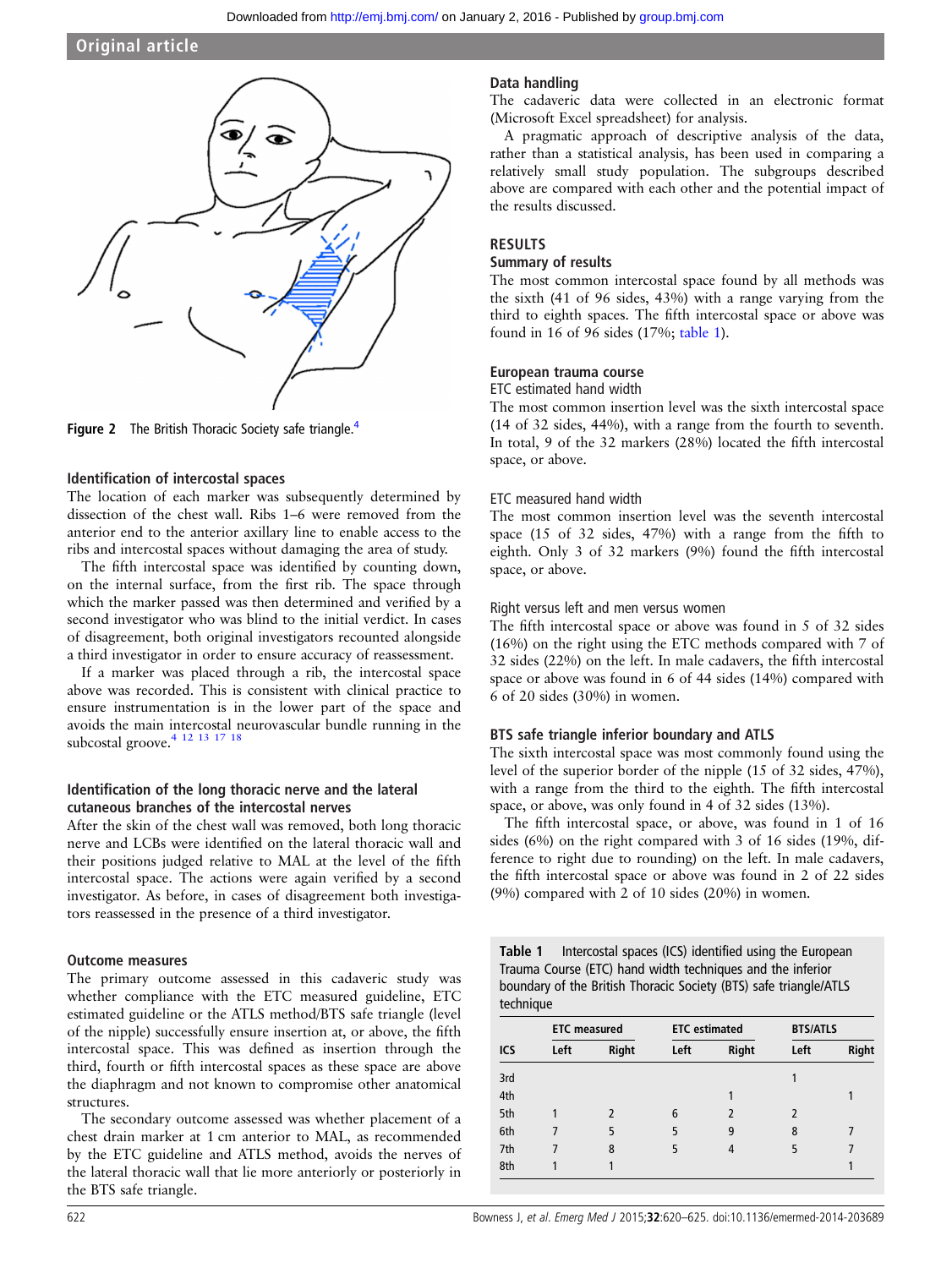## Peripheral nerves

#### Long thoracic nerve

The long thoracic nerve reached the fifth intercostal space in 16 of 32 sides (50%; table 2). In other cases, it penetrated the muscle, supplying it, or ended in a series of branches that subsequently penetrated the muscle between the third and sixth intercostal space. When present in the fifth intercostal space it was always located on, or posterior to, MAL. It was therefore consistently found posterior to the inserted markers, which were located 1 cm anterior to MAL.

#### Lateral cutaneous branches of intercostal nerves (LCBs)

LCBs were identified in the fifth intercostal space in 25 of 32 sides (78%). At this level, they were found anterior to the inserted markers (ie, 1 cm anterior to MAL) in all but one case (table 3). In this exception, they were found in line with the marker.

#### **DISCUSSION**

Currently, ETC is taught in 21 countries, predominantly in mainland Europe. $5$  The BTS safe triangle has been widely adopted in the UK and abroad,<sup>[1 4](#page-4-0) [10 12](#page-5-0)-14 18-[23](#page-5-0)</sup> and ATLS protocols, including chest drain insertion, have been taught to over one million doctors in  $>50$  countries.<sup>3</sup>

This cadaveric examination of these guidelines found overall that they identified the fifth intercostal space, or above, in only 16 of 96 cases (17%), and in less than one-third of cases for each guideline. More positively, compliance with the ETC and ATLS recommendations avoided the long thoracic nerve in all cases and LCBs in 96% in the fifth intercostal space. In contrast, the anterior and posterior aspects of the BTS safe triangle put these nerves at risk. Consequently, these data suggest that current guidelines may involve areas that risk subdiaphragmatic insertion and nerve injury.

#### Finding the fifth intercostal space

The intercostal level for chest drain insertion is a compromise. The fifth intercostal space, or above, is recommended to prevent potentially life-threatening abdominal visceral laceration.<sup>[11 17 22](#page-5-0)</sup>

However, insertion through higher intercostal spaces can become technically challenging and be less comfortable for the patient. Damage to the sympathetic trunk has also been associated with chest drain placement near the apex of the lung, dis-couraging insertion through the upper intercostal spaces.<sup>[10](#page-5-0)</sup> Therefore, insertion through the fourth or fifth intercostal space is typically advised, hence the focus of this study. However, our analysis also considered insertion through the third intercostal space a success due to the lack of deleterious effects recorded when this space is used.

The traditional method of finding the fifth intercostal space by palpating and counting ribs, as taught in medical schools, is summarised by Ellis.<sup>13</sup> In practice, this can be difficult in obese

|          | <b>Table 2</b> Intercostal spaces (ICS) at which the long thoracic nerve |  |  |
|----------|--------------------------------------------------------------------------|--|--|
| finished |                                                                          |  |  |

| ICS                      | Left | Right |
|--------------------------|------|-------|
|                          | 3    |       |
| 3rd<br>4th<br>5th<br>6th | 5    | 8     |
|                          | 8    | 5     |
|                          |      | 3     |

Table 3 Position of lateral cutaneous branches of the intercostal nerves in the fifth intercostal space

| Left                                           |                | <b>Right</b>                                 |               |
|------------------------------------------------|----------------|----------------------------------------------|---------------|
| Anterior axillary line                         | 8 of 16 (50%)  | Anterior axillary<br>line                    | 5 of 16 (31%) |
| Between anterior and<br>midaxillary line (MAL) | 5 of 16 (31%)* | <b>Between</b><br>anterior and<br><b>MAL</b> | 7 of 16 (44%) |
| Not seen                                       | 3 of 16 (19%)  | Not seen                                     | 4 of 16 (25%) |

stated by \*, in which the nerve laid in line with marker on one side.

and muscular patients, or in those with chest trauma. Therefore, an accurate and rapid guideline will still be required.

The BTS and ATLS guidelines use a soft tissue landmark, the nipple, to identify a space between two bones. Some quote the level of the nipple as being, for example, in the fourth<sup>[24](#page-5-0)</sup> or fifth intercostal space.[3](#page-4-0) [23](#page-5-0) However, this is variable within and between individuals depending on gender, body position, adiposity and age.

The fifth intercostal space was found in a greater proportion in women than men for the ETC methods (30% vs 14%) and BTS/ATLS level (20% vs 9%). However, the authors feel that, with the variables involved that cannot be account for in this study (eg, soft tissue mobility), such a difference in a small study population must be viewed with caution and a more extensive study conducted before conclusions can be drawn.

#### Peripheral nerves

In addition to ensuring that the chest drain lies above the diaphragm, clinicians must also avoid the peripheral nerves of the chest wall. The long thoracic nerve runs vertically downwards on serratus anterior, posterior to MAL. $^{25}$  $^{25}$  $^{25}$  LCBs, cutaneous sensory branches of intercostal nerves, pierce muscles of the chest wall in MAL, $^{25}$  before supplying the skin (fi[gure 3](#page-4-0)).

In support of published literature, the long thoracic nerve was always found on, or posterior to, MAL. It was therefore posterior to the chest wall markers in this study, which were 1 cm anterior to MAL. In contrast, LCBs were almost always found anterior to the markers.

Therefore, our findings support insertion just anterior to MAL (eg, 1 cm as used in this study), which would generally avoid the significant peripheral nerves of the lateral thoracic wall. As such, these data are consistent with instructions given by ETC and ATLS. However, the anterior and posterior extremes of the BTS safe triangle would put these nerves at risk.

#### Study limitations

Limitations of this study are acknowledged. The study was restricted by the number of cadavers available within the host medical school at the time. No statistical analysis has been presented on this data as the results would be effected by sample size and therefore potentially misleading. Thus, 32 sides in an elderly mainly Caucasian population requires that these results be viewed with caution when transferring the findings to clinical practice.

Of the seven cadavers with structural thoracic pathology, none affected the nipple, axilla, ribs or the neurovascular bundles of the lateral chest wall. There was no evidence that the pathologies in the cadavers had affected the results of the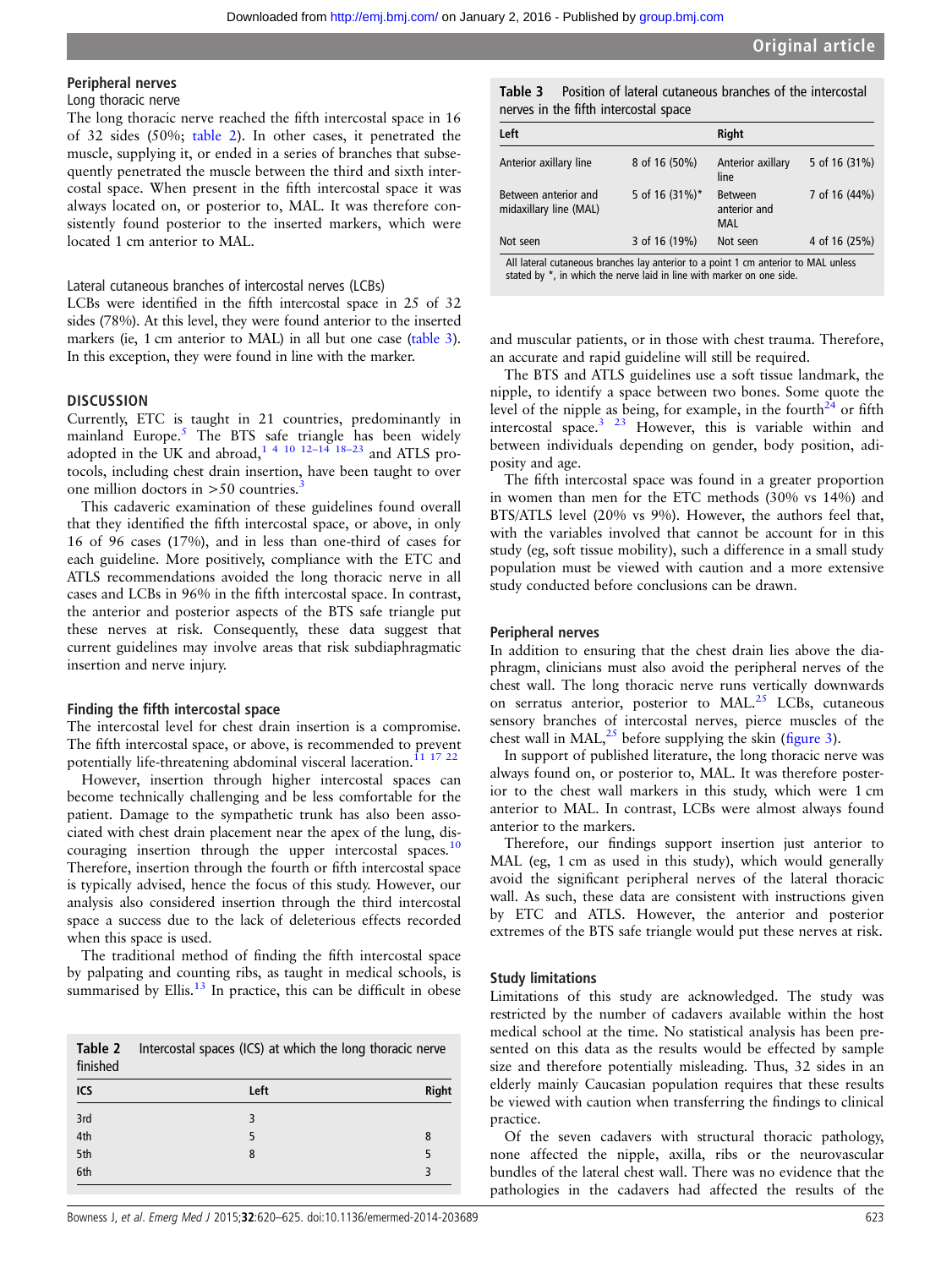<span id="page-4-0"></span>

Figure 3 Position of the long thoracic nerve (left, midaxillary line (MAL) marked with hashed line) and lateral cutaneous branches of the intercostal nerves (right, MAL marked with arrow).

locating procedures used (ETC, BTS safe triangle or the ATLS guideline).

The authors accept that cadaveric anatomy, especially after fixation, does not perfectly replicate that of living patients. The skin and subcutaneous soft tissue is less pliable after the embalming process: rigidity of the axillary fold may cause the superior extent of the ETC method to start from a more inferior position. As mentioned in the 'Methods' section, the nipple position used in this study was that found in the supine, fixed cadaver. These marks therefore likely represent the highest level likely to be seen as more pliable breast tissue in living patients will potentially take a lower position. Consequently, the risk of chest drain insertion at a lower level in a clinical setting would be the same or greater.

It is acknowledged that the ribs and diaphragm adopt a position of exhalation at postmortem relaxation, and in life vary with phase of respiration. The authors do not feel that these changes would significantly influence the relationship of the lateral thoracic wall skin to underlying intercostal spaces. The question of whether the dome of the diaphragm extends above the fifth intercostal space was not the focus of this study.

Potential for error may also arise from the position of the pectoral girdle. For example, with the shoulder elevated in the 'shrugged shoulder' position, the ETC method would locate a higher intercostal space than if the shoulder was depressed. Nevertheless, care was taken during this study to replicate the procedure in the clinical setting and it currently represents the only available assessment of the ETC guideline.

As the cadaveric joints have limited mobility, the upper limb could not be fully abducted (and the hand placed behind the head) as recommended in the BTS safe triangle guidelines.<sup>1</sup> <sup>4</sup> It is foreseeable that the thoracic skin will move superiorly in relation to the underlying ribs upon full abduction of the glenohumeral joint. Consequently, the effect this has on nipple position, and subsequent intercostal space found, could not be determined in this study but would merit further investigation.

#### **CONCLUSIONS**

While limitations of this study are acknowledged, these initial data suggest current guidelines risk inferior placement of chest drains, which in turn risk injury to abdominal viscera. With respect to the peripheral nerves, a site just anterior to MAL (eg, 1 cm) appears suitable.

Acknowledgements The authors thank the artist, Daniel Greaves, for his work in producing figure 3. The authors also thank all those, and their relatives, who have donated their bodies to medical education and research, particularly those involved in this work.

Contributors JB and PD: responsible for study design, data collection, data analysis and writing of manuscript. PMK and JM: responsible for study design, data collection and manuscript preparation. IP: responsible for reference to previous published work and manuscript preparation. JM: responsible for study concept and manuscript preparation.

Competing interests PD is a member of the European Trauma Course teaching committee and is a contributor to the development of their guidelines.

Provenance and peer review Not commissioned; externally peer reviewed.

#### **REFERENCES**

- Akram AR, Hartung TK. Intercostal chest drains: a wake-up call from the National Patient Safety Agency rapid response report. J R Coll Physicians Edinb 2009;39:117–20.
- American College of Surgeons Committee on Trauma. Advanced Trauma Life Support for Doctors (ATLS) course manual. 8th edn. Chicago: American College of Surgeons, 2008.
- 3 Bailey RC. Complications of tube thoracostomy in trauma. J Accid Emerg Med 2000;17:111–4.
- British Thoracic Society. Correction. Thorax 2005;60:152.
- 5 Collop NA, Kim S, Sahn SA. Analysis of tube thoracostomy performed by pulmonologists as a teaching hospital. Chest 1997;112:709–13.
- 6 Davies HE, Merchant S, McGown A. A study of the complications of small bore 'Seldinger' intercostal chest drains. Respirology 2008;13:603–7.
- 7 Durai R, Ng PhCH. How to insert a perfect chest drain. Acta Chir Belg 2009;109:652–4.
- 8 Ellis H. The applied anatomy of chest drain insertion. Br J Hosp Med 2007;68: M44–5.
- 9 Elsayed H, Roberts R, Emadi M, et al. Chest drain insertion is not a harmless procedure—are we doing is safely? Interact Cardiovasc Thorac Surg 2010;11:745–9.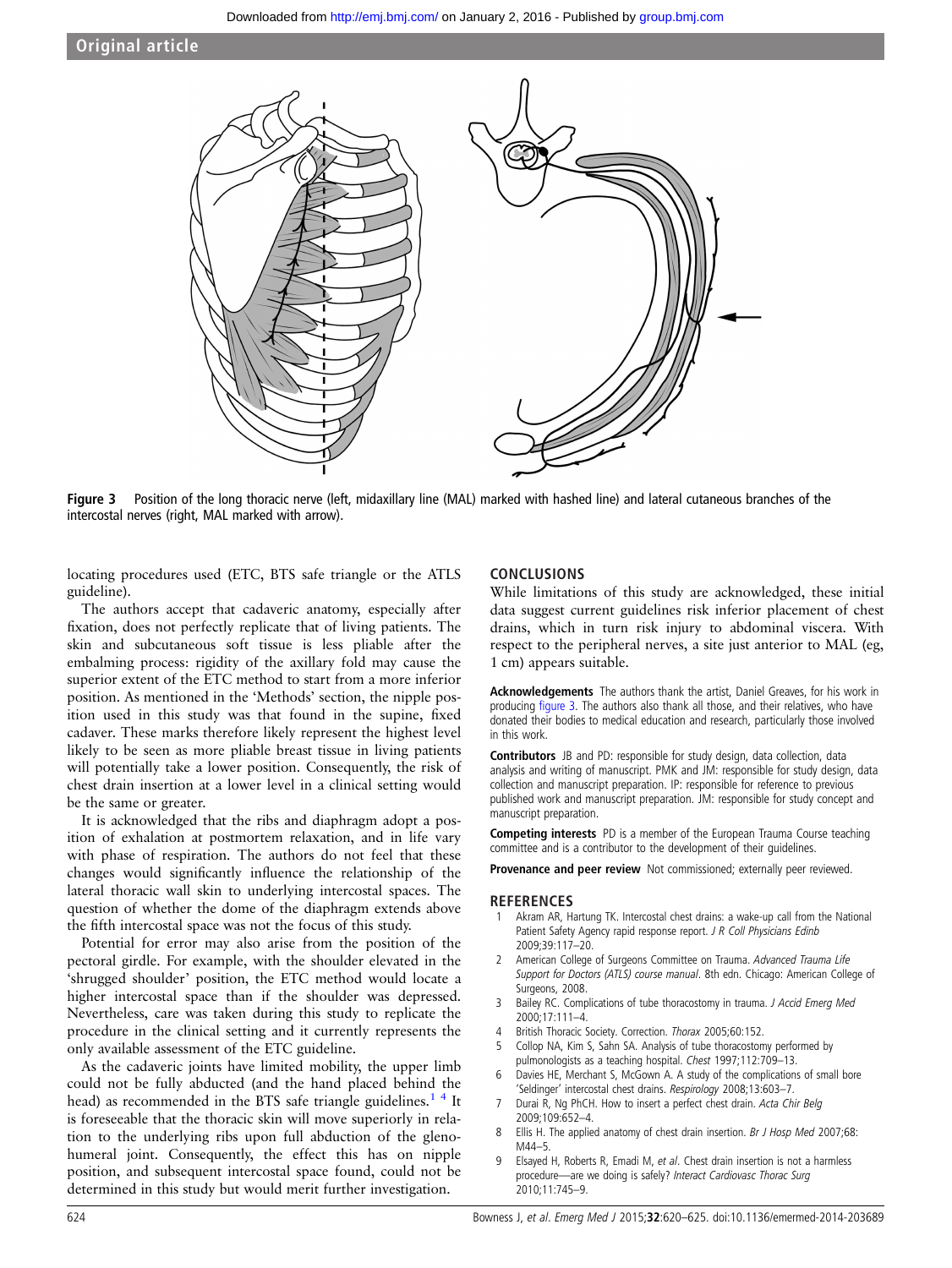- <span id="page-5-0"></span>10 The European Trauma Course Course Management Committee (ETC CMC). European Trauma course: the team approach. 3rd edn. Belgium: European Resuscitation Council, 2013.
- 11 Gareeboo S, Singh S. Tube thoracostomy: how to insert a chest drain. Br J Hosp Med 2006;67:M16–18.
- 12 Hale SJM, Mirjalili SA, Stringer MD. Inconsistencies in surface anatomy: the need for evidence-based reappraisal. Clin Anat 2010;23:922–30.
- 13 Harris A, O'Driscoll BR, Turkington PM. Survey of major complications of intercostal drain insertion in the UK. Postgrad Med J 2010;86:68-72.
- 14 Hassan WU, Keaney NP. Winging of the scapula: an unusual complication of chest tube placement. J Accid Emerg Med 1995;12:156–7.
- 15 Havelock T, Teoh R, Laws D, et al; on behalf of the British Thoracic Society Pleural Disease Group. Pleural procedures and thoracic ultrasound: British Thoracic Society pleural disease guideline 2010. Thorax 2010;65(Suppl 2):ii61–76.
- 16 Horsley A, Jones L, White J, et al. Efficacy and complications of small-bore, wire-guided chest drains. Chest 2006;130:1857–63.
- 17 Jaung R, Cook P, Blyth P. A Comparison of Embalming Fluids for use in Surgical Workshops. Clin Anat 2011;24:155–61.
- 18 Jayathissa S, Dee S. How safe is the 'safe triangle?' N Z Med J 2011;124:79–83. 19 Kesieme EB, Dongo A, Ezembo N, et al. Tube thoracostomy: complications and its management. Pulm Med 2012;2012:256878.
- 20 Laws D, Neville E, Duffy J; on behalf of the British Thoracic Society Pleural Disease Group. BTS guidelines for the insertion of a chest drain. Thorax 2003;58(Suppl II):ii53–9.
- 21 Maritz D, Wallis L, Hardcastle T. Complications of tube thoracostomy for chest trauma. S Afr Med J 2009;99:114–17.
- 22 National Patient Safety Agency (NPSA). Risks of chest drain insertion. 2008 (NPSA/ 2008/RRR0003).
- 23 Peek GJ, Morcos S, Cooper G. The pleural cavity. Br Med J 2000;320:1318–21.
- 24 Poncia H, Ryan JM. An unusual complication of chest tube thoracostomy. CJEM 2000;2:121–3.
- 25 Sinnatamby CS. Last's anatomy: regional and applied. 12th edn. New York: Churchill Livingstone, 2011.